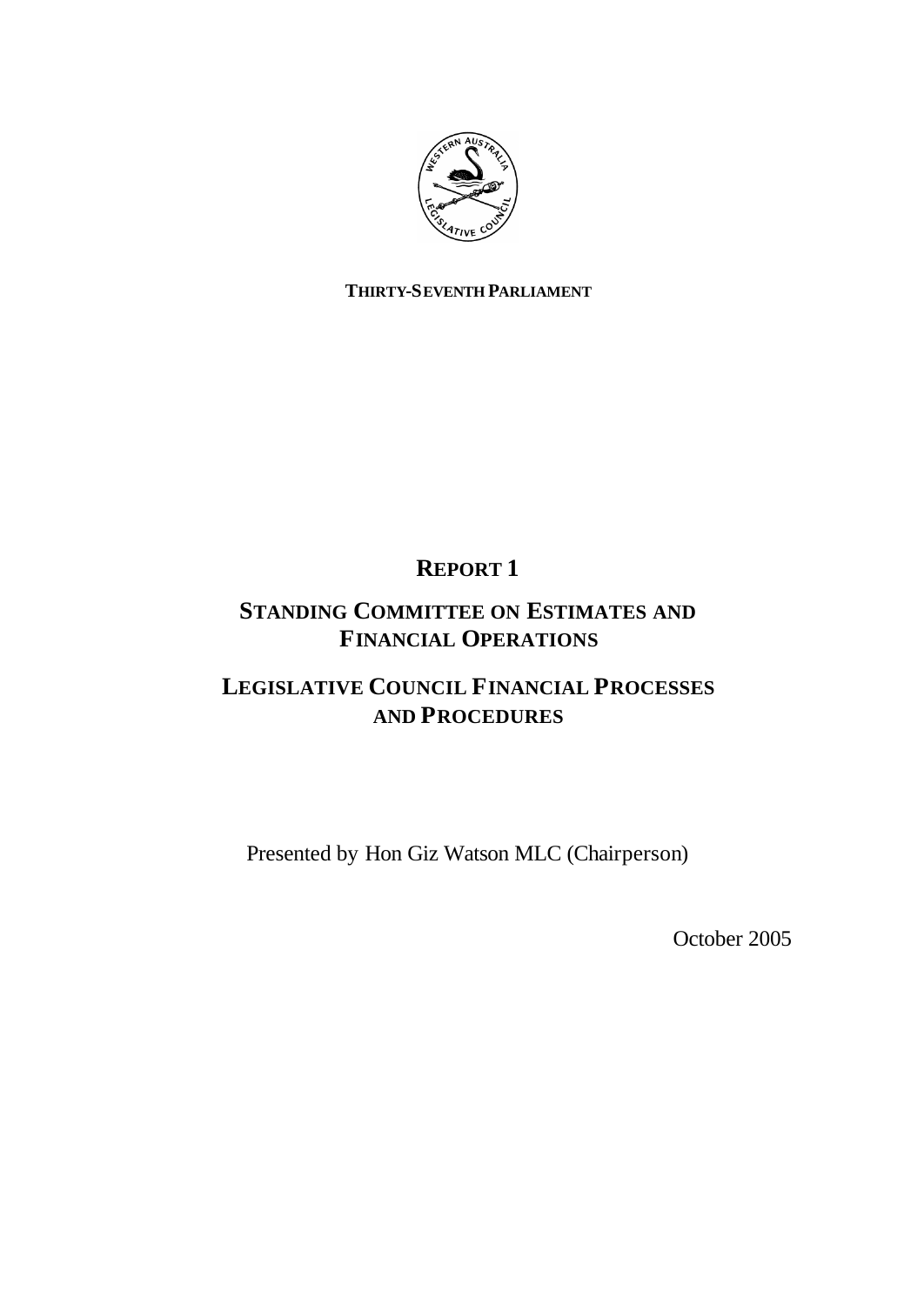# **STANDING COMMITTEE ON ESTIMATES AND FINANCIAL OPERATIONS**

#### **Date first appointed:**

June 30 2005

#### **Terms of Reference:**

The following is an extract from Schedule 1 of the Legislative Council Standing Orders:

# "**2. Standing Committee on Estimates and Financial Operations**

- 2.1 An *Estimates and Financial Operations Committee* is established.
- 2.2 The Committee consists of 5 Members, 3 of whom shall be non-government Members.
- 2.3 The functions of the Committee are to consider and report on
	- (a) the estimates of expenditure laid before the Council each year;
	- (b) any matter relating to the financial administration of the State;
	- (c) any bill or other matter relating to the foregoing functions referred by the House;
	- (d) to consult regularly with the Auditor General and any person holding an office of a like character.

#### **Members as at the time of this inquiry:**

| Hon Giz Watson MLC (Chairman)                                                                                                      | Hon Nigel Hallett MLC                 |
|------------------------------------------------------------------------------------------------------------------------------------|---------------------------------------|
| Hon Shelley Archer MLC                                                                                                             | Hon Ken Travers MLC                   |
| Hon Anthony Fels MLC                                                                                                               |                                       |
| Staff as at the time of this inquiry:                                                                                              |                                       |
| Lisa Hanna, Advisory Officer (General)                                                                                             | Jan Paniperis, Senior Committee Clerk |
| <b>Address:</b>                                                                                                                    |                                       |
| Parliament House, Perth WA 6000, Telephone (08) 9222 7222<br>lcco@parliament.wa.gov.au<br>Website: http://www.parliament.wa.gov.au |                                       |
|                                                                                                                                    |                                       |

#### **ISBN 1 9208 8651 6**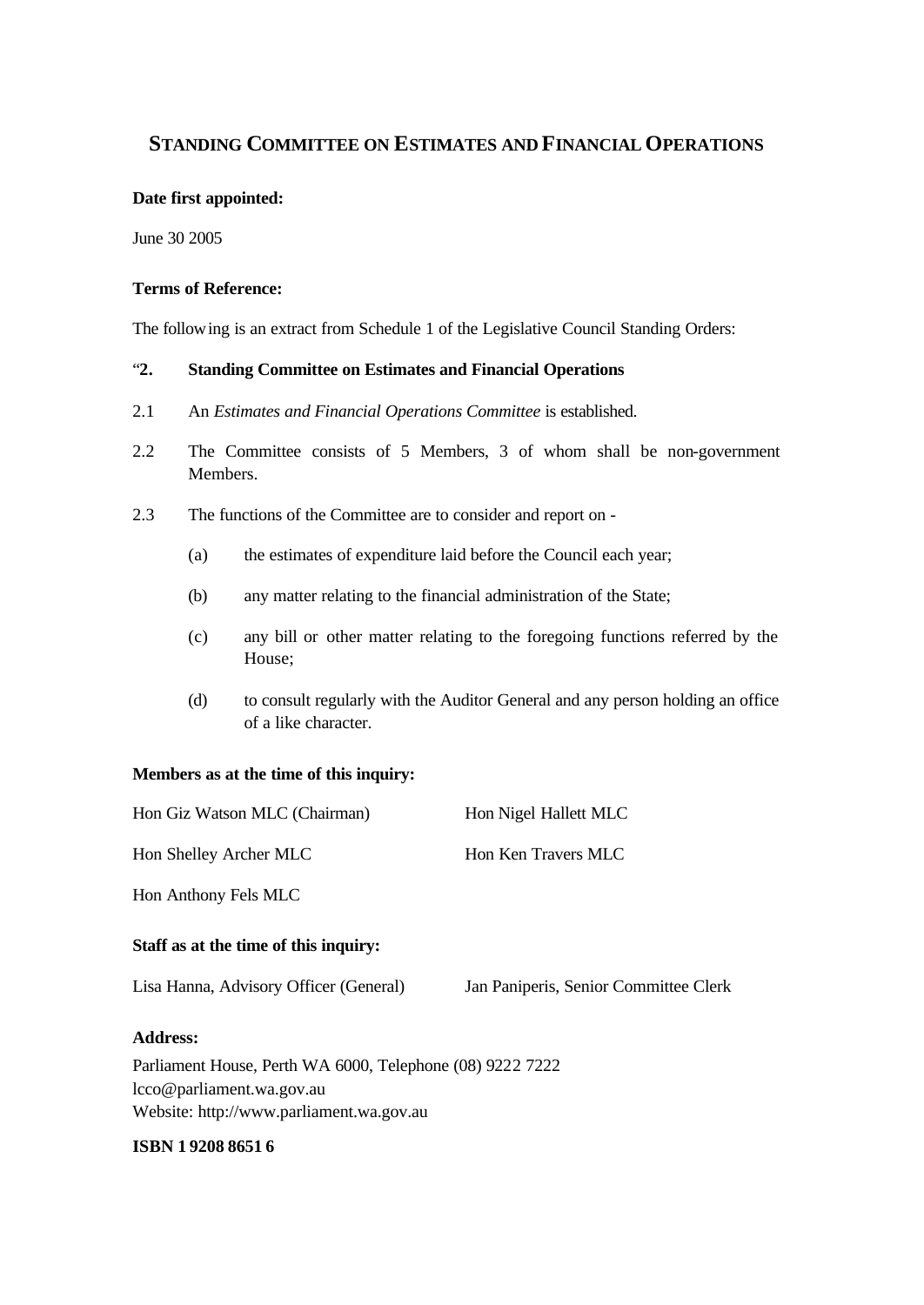# **CONTENTS**

| $\mathcal{D}_{\mathcal{L}}$ | REVIEW AND AUDIT OF THE DEPARTMENT OF THE LEGISLATIVE COUNCIL 1 |  |
|-----------------------------|-----------------------------------------------------------------|--|
| 3                           |                                                                 |  |
|                             |                                                                 |  |
|                             |                                                                 |  |
|                             |                                                                 |  |
|                             |                                                                 |  |
|                             |                                                                 |  |
|                             |                                                                 |  |
|                             |                                                                 |  |
| 4                           |                                                                 |  |
|                             |                                                                 |  |
|                             |                                                                 |  |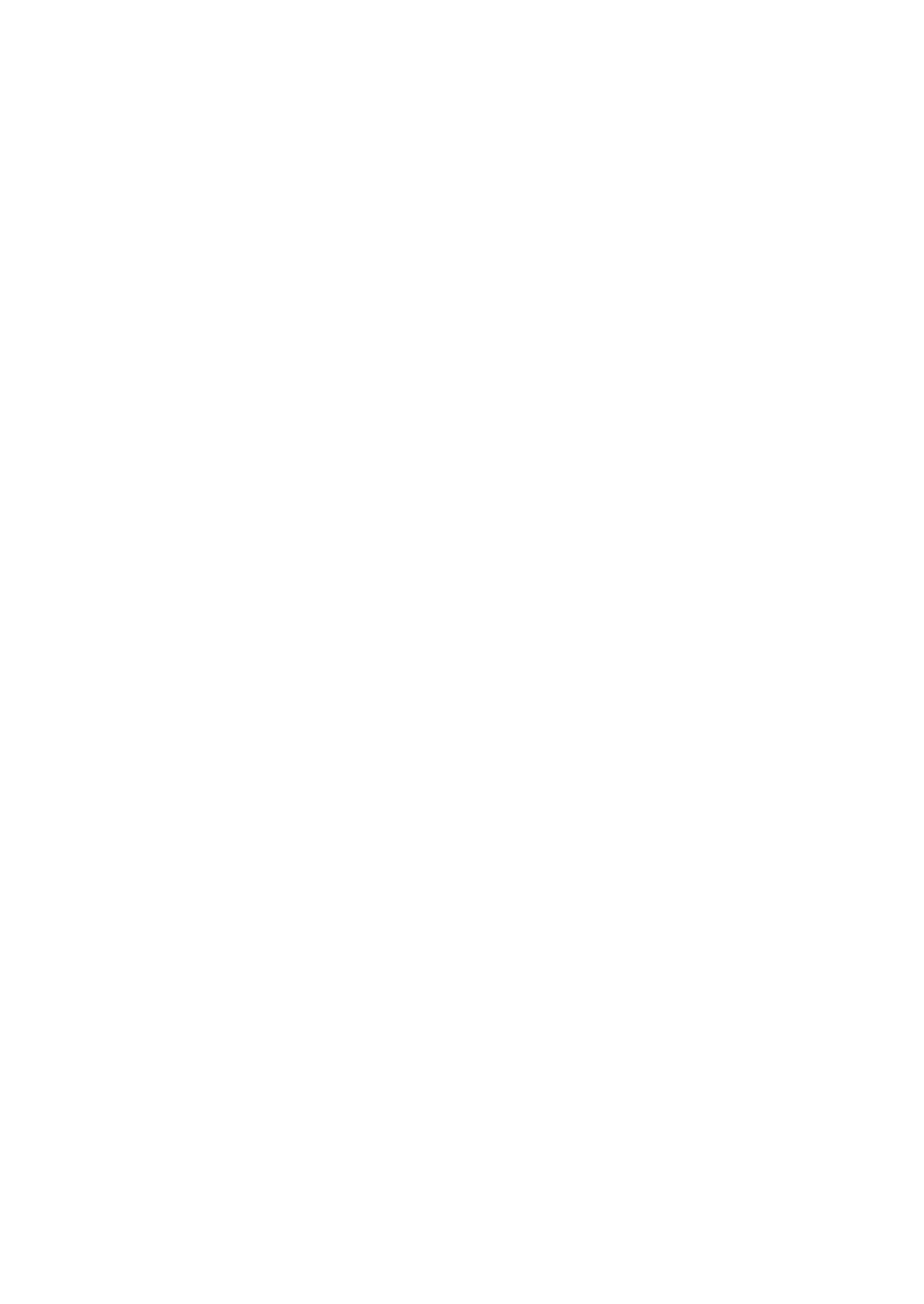# **REPORT OF THE STANDING COMMITTEE ON ESTIMATES AND FINANCIAL OPERATIONS**

#### **IN RELATION TO THE**

# **LEGISLATIVE COUNCIL FINANCIAL PROCESSES AND PROCEDURES**

#### **1 INTRODUCTION**

- 1.1 In light of recent events, the Estimates and Financial Operations Committee (**Committee**) undertook to satisfy itself that the Department of the Legislative Council (**Department**) had in place proper financial processes and procedures and that these processes are adequate to ensure the integrity of the Legislative Council.
- 1.2 On October 10 2005 Mr Malcolm Peacock, Acting Clerk of the Legisla tive Council provided a briefing to the Committee.

## **2 REVIEW AND AUDIT OF THE DEPARTMENT OF THE LEGISLATIVE COUNCIL**

2.1 The Acting Clerk and President requested that a full audit and review of the Department structure be undertaken by the Auditor General on July 18 2005. The Auditor General is expected to report shortly.

## **3 MANAGEMENT CHANGES**

- 3.1 The Acting Clerk advised the Committee that the current processes and policies of the Legislative Council are being reviewed by the Department. A number of new initiatives, policies and procedures have been implemented to ensure the integrity of the Legislative Council.
- 3.2 In particular, a number of changes have been made to the management structure of the Department to ensure that greater accountability exists.

## **Financial Managers**

- 3.3 In order to provide greater transparency and accountability the Clerk Assistant (House), the Executive Officer (Committees), and the Personal Assistant to the President have been appointed as the Financial Managers for the House, its Committees and the President's Office respectively. The Financial Managers are responsible for:
	- a) incurring all accounts, prior to certification by the Accountable Officer under the *Financial Administration and Audit Act 1985*; and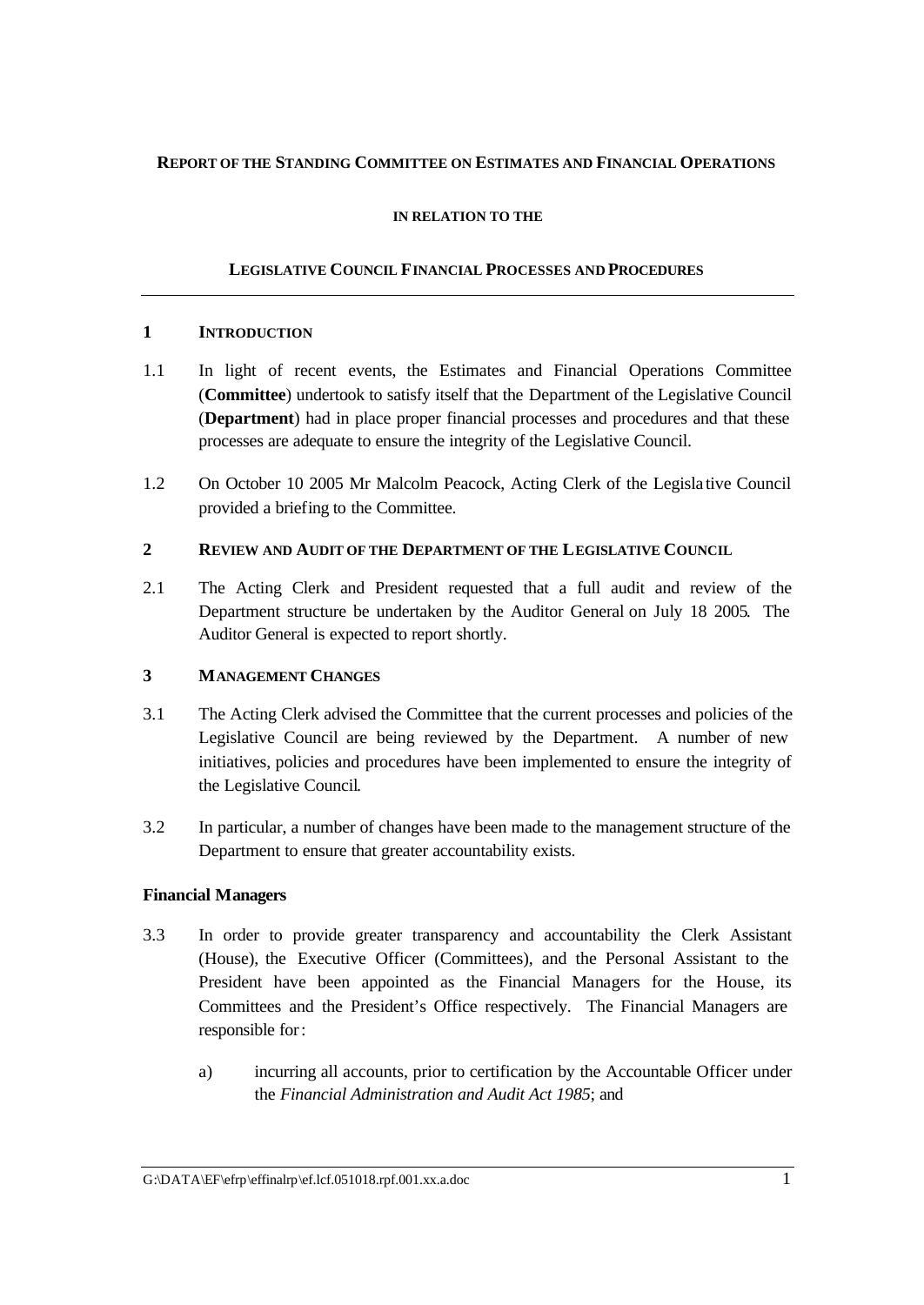- b) monitoring and reviewing their budgets and providing regular reports to the Accountable Officer.
- 3.4 The Committee notes that no one person alone can incur and certify an account.

#### **Policy for the appointment of consultants**

3.5 A policy has been adopted by the Department for the appointment of consultants which requires a panel of three to consider any appointments. The panel's recommendation is forwarded to the Clerk for approval.

#### **Financial accountability**

- 3.6 To ensure that there is proper financial accountability, an Executive Management Team and a Financial and Risk Management Team have been established.
- 3.7 The role of the Executive Management Team will include:
	- the provision of leadership and ensuring effective management, coordination and performance of the Department;
	- consideration of reports from each management team leader;
	- oversight of the development and implementation of the management plans, Departmental and parliamentary policies and procedures, management information systems and controls; and
	- the review and a recommendation to the President of the annual budget for the Department.
- 3.8 The role of the Financial and Risk Management Team will include:
	- the monitoring of financial performance and the budget review process;
	- the monitoring and review of the internal audit function;
	- liaison with the Auditor General's Office regarding external audit activities;
	- the coordination and promotion of a risk management culture; and
	- the establishment of mechanisms to monitor the Department's legal compliance obligations.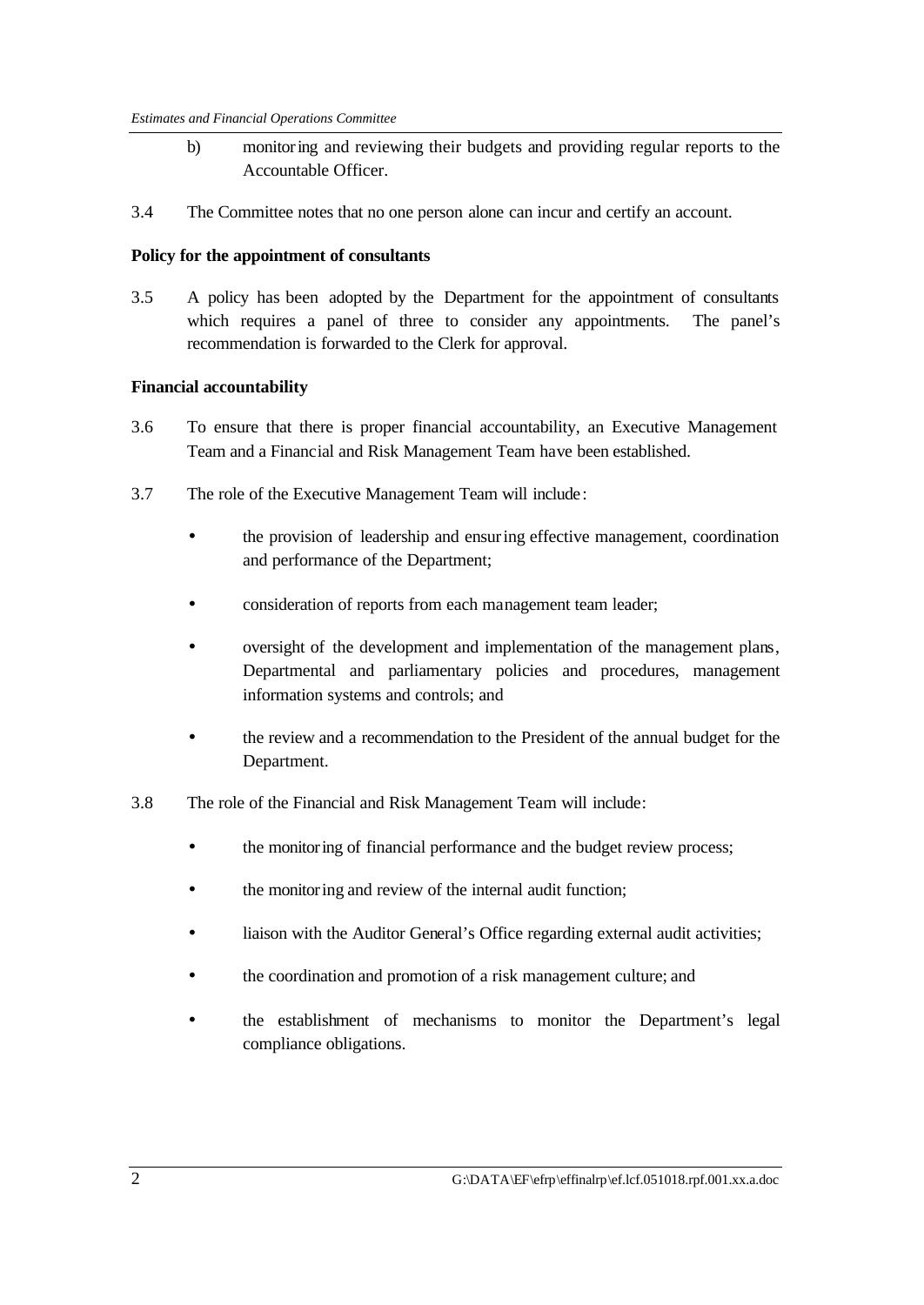#### **Corporate governance strategy**

3.9 A corporate governance strategy has been prepared that incorporates a number of dimensions, including management structure, management systems and management standards.

#### **Key Performance Indicators/Corporate Outcomes**

3.10 The Department will establish 'Key Performance Indicators'/'Corporate Outcomes'. These will provide an overview of the critical or material aspects of service provision and achievements, including matters pursuant to the *Financial Administration and Audit Act 1985*.

## **Management Plan**

3.11 The Department will prepare a Management Plan for 2006.

## **Other**

- 3.12 The Acting Clerk has advised that the Department is working closely with the Finance Manager to implement other financial policies for the Department.
- 3.13 The Acting Clerk also advised that the Department is currently reviewing government policies and where appropriate the Department will adopt and implement modified policies.
- 3.14 To further increase openness and accountability the Department is proposing to prepare an annual report.

## **4 DEPARTMENT OF THE LEGISLATIVE COUNCIL BUDGET**

4.1 Recent events aside, the Committee notes that the Department has been under enormous financial pressures. The Acting Clerk advised that the Department has been working closely with Treasury Officials to identify and foster an appreciation for the financial problems of the Department. The Acting Clerk advised that this process has increased the accountability of the Department and has resulted in additional funding being provided.

# **5 COMMITTEE COMMENT**

- 5.1 The Committee notes that the Auditor General is undertaking an audit and review of the Department and is reassured that any recommendations made will be addressed by the Department.
- 5.2 The Committee notes the advice of the Acting Clerk that the Department has reviewed the financial processes and procedures of the Department and has put into place a number of initiatives that increase the accountability of the Department. The